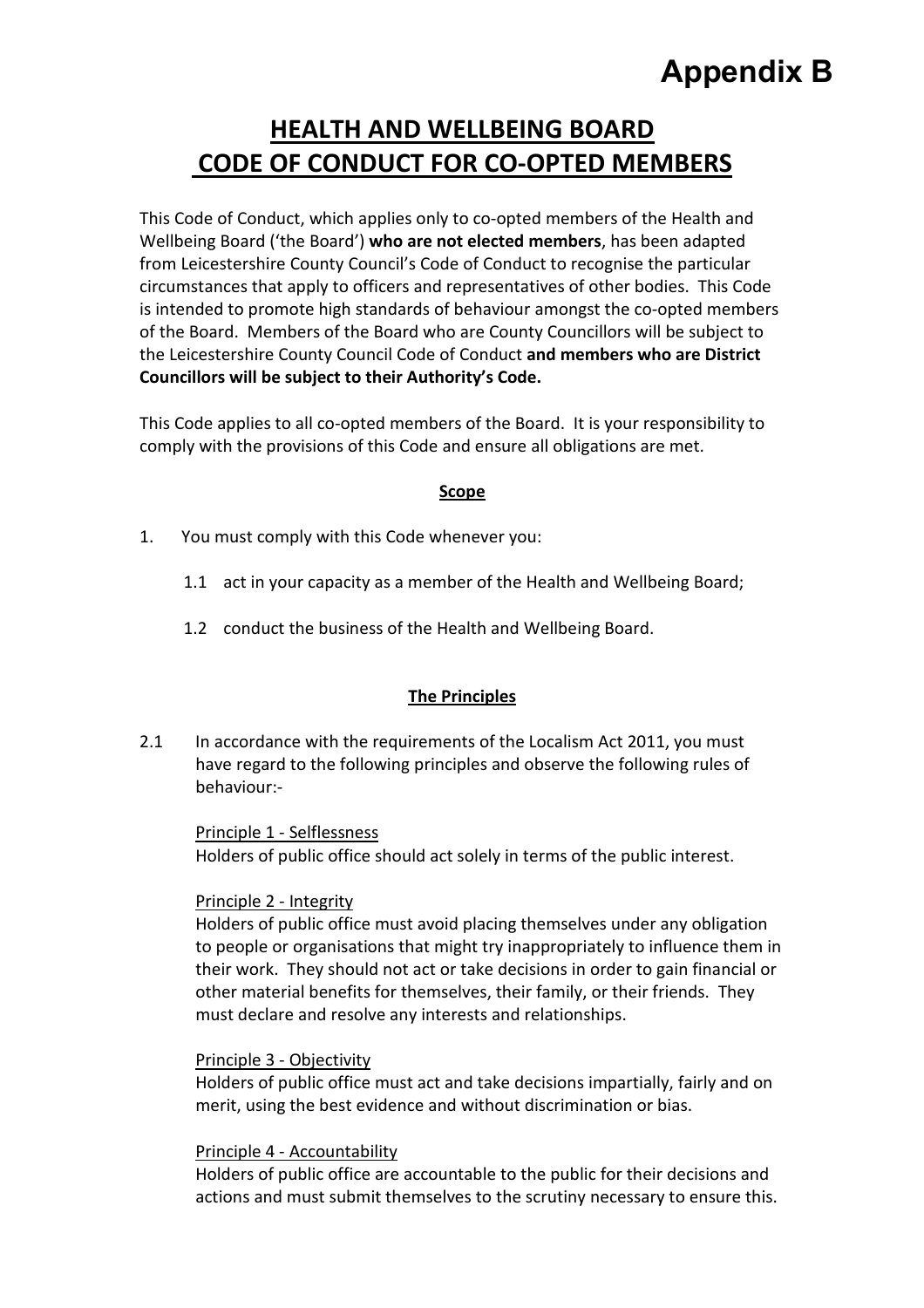#### Principle 5 - Openness

Holders of public office should act and take decisions in an open and transparent manner. Information should not be withheld from the public unless there are clear and lawful reasons for so doing.

Principle 6 - Honesty Holders of public office should be truthful.

#### Principle 7 - Leadership

Holders of public office should exhibit these principles in their own behaviour. They should actively promote and robustly support the principles and be willing to challenge poor behaviour wherever it occurs.

2.2. The above principles articulate the fundamental values of public service that underpin the conduct of Board Members. The following provisions contained in this Code are derived from these principles and provide a set of enforceable minimum standards for the conduct that is expected of coopted members of the Health and Wellbeing Board.

#### **General Obligations**

# **Respect**

- 3.1 You must treat others with respect.
- 3.2 You must not:
	- 3.2.1 do anything which may cause a breach any of the equality enactments;
	- 3.2.2 bully any person;
	- 3.2.3 intimidate or attempt to intimidate any person who is or is likely to be:
		- (i) a complainant;
		- (ii) a witness; or
		- (iii) involved in the administration of any investigation or proceedings;

 in relation to an allegation that a member (including yourself) has failed to comply with this code of conduct;

3.2.4 do anything which compromises or is likely to compromise the impartiality of those who work for, or on behalf of, the County Council.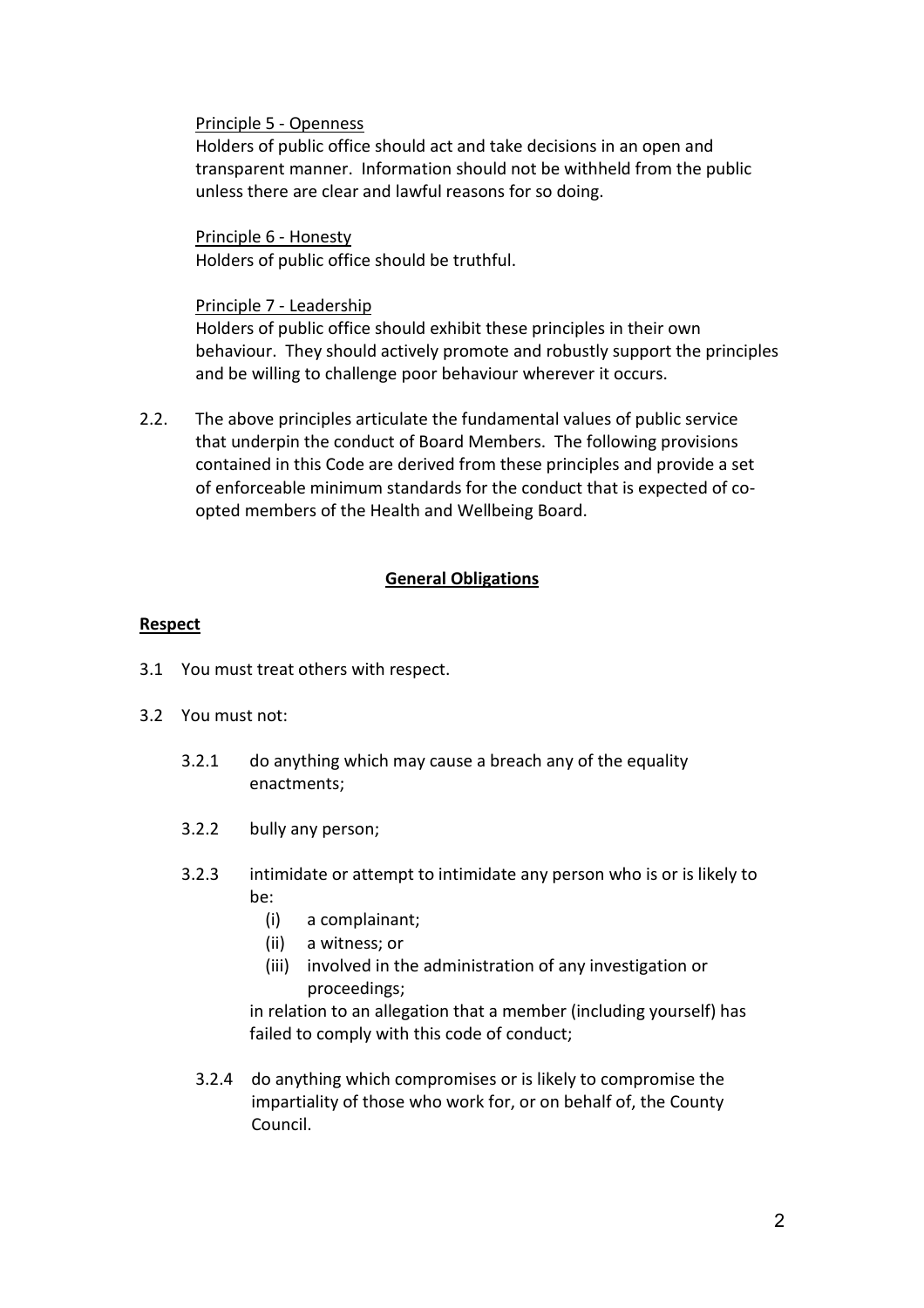# **Confidentiality**

- 3.3 You must not disclose information given to you in confidence by anyone, or information acquired by you which you believe, or ought reasonably to be aware, is of a confidential nature, except where:
	- 3.3.1 you have the consent of a person authorised to give it;
	- 3.3.2 you are required by law to do so;
	- 3.3.3 the disclosure is made to a third party for the purpose of obtaining professional advice provided that the third party agrees not to disclose the information to any other person; or
	- 3.3.4 the disclosure is:
		- (i) reasonable and in the public interest; and
		- (ii) made in good faith and in compliance with the reasonable requirements of the County Council.
- 3.4 You must not prevent another person from gaining access to information to which that person is entitled by law.

# **Reputation of the Authority**

3.5 You must not conduct yourself in a manner which could reasonably be regarded as bringing your office or the County Council into disrepute.

#### **Use of your position**

3.6 You must not use or attempt to use your position as a member of the Health and Wellbeing Board improperly to confer on or secure for yourself or any other person, an advantage or disadvantage.

# **Decision making**

- 3.7 When reaching decisions on any matter you must have regard to any relevant advice provided to you by officers of the relevant public bodies acting pursuant to their statutory responsibilities (including a proper officer designated by the County Council).
- 3.8 You must give reasons for all decisions in accordance with any statutory requirements and any reasonable additional requirements imposed.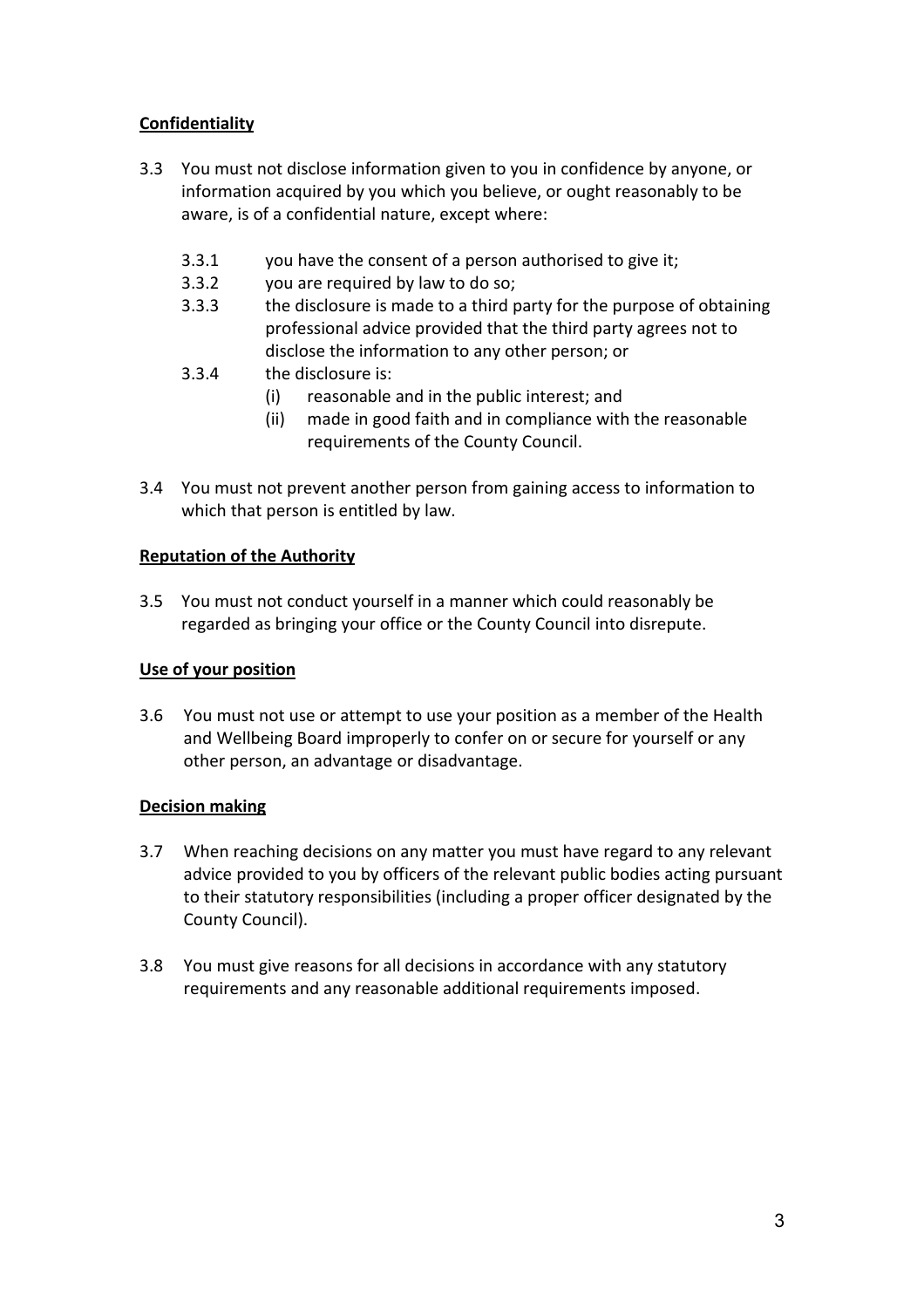# **Interests**

# **A. Disclosable Pecuniary Interests**

# Definition

- 4.1 You have a Disclosable Pecuniary Interest in any business of the Health and Wellbeing Board if it is of a description specified in regulations made by the Secretary of State and the interest is:
	- (a) yours;
	- (b) your spouse's or civil partner's;
	- (c) somebody with whom you are living as husband and wife or as if you are civil partners;

and you are aware, in the case of paragraphs (b) and (c) that that other person has the interest.

4.2 Where you have a Disclosable Pecuniary Interest arising from your employment the action you should take will depend on the particular circumstances. **It would be a nonsense for co-opted members of the Board appointed by their employers to be precluded from a meeting solely because the matter related to something which affects their organisation** (strict interpretation of the law would require this unless a dispensation has been given). However, there may be exceptional circumstances where, because the matter affects the individual directly or, for some other reason, it would not be appropriate for a member to participate. To determine this you must ask yourself the question "would a reasonable member of the public with knowledge of the relevant facts regard the matter as so significant that it is likely to prejudice your judgement of the public interest."

*[Note: the regulations currently in force are attached but do not form part of the Code of Conduct, as they may be amended by the Government at any time.]*

# Declaring at and participation in meetings

- 4.3 If you are present at any meeting of the Health and Wellbeing Board, and you have a Disclosable Pecuniary Interest in any matter to be considered or being considered, and the interest is not a 'sensitive interest' (see Section 4.14), at the meeting:
	- 4.3.1 you must disclose the interest to the meeting whether or not is has been registered;
	- 4.3.2 unless a dispensation (see Section 4.15) has been given, you may not participate in any discussion of the matter at the meeting **and must leave the room**;
	- 4.3.3 unless a dispensation has been given, you may not participate in any vote taken on the matter at the meeting.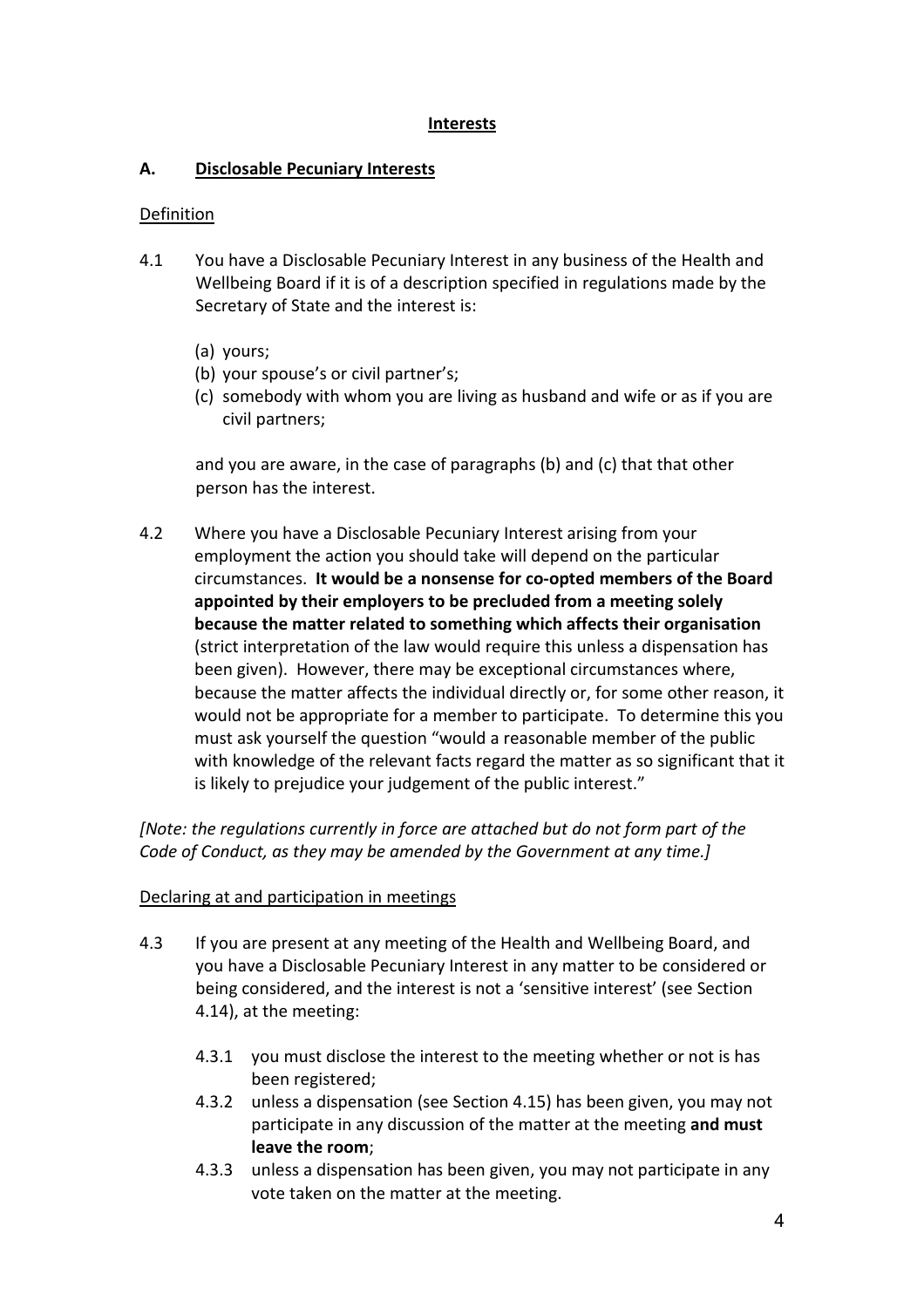4.4 Following any disclosure of a Disclosable Pecuniary Interest at a meeting which is not on the County Council's register or the subject of a pending notification, you must notify the Monitoring Officer in writing of the interest within 28 days beginning with the date of disclosure.

*[Note: With regard to 4.3 above, Standing Order 30 of the County Council's Constitution also requires you to leave the room where the meeting is held while any discussion or voting takes place.]* 

# **B. Personal Interests**

#### **Definition**

- 4.5 You have a personal interest in any business of the Health and Wellbeing Board where either:
	- 4.5.1 it relates to or is likely to affect:
		- 4.5.1.1 any body:
			- (i) exercising functions of a public nature;
			- (ii) directed to charitable purposes; or
			- (iii) one of whose principle purposes includes the influence of public opinion or policy (including any political party or trade union);

of which you are a member or in a position of general control or management.

4.5.1.2 the interests of any person from whom you have received a gift or hospitality with an estimated value of at least £50 within the last 12 months.

#### **or**

- 4.5.2 a decision in relation to that business might reasonably be regarded as affecting your wellbeing or financial position or the wellbeing or financial position of a relevant person to a greater extent than the majority of the population affected by the decision.
- 4.6 For the purposes of paragraph 4.5, a 'relevant person' is:
	- 4.6.1 a member of your family or any person with whom you have a close association; or
	- 4.6.2 any person or body who employs or has appointed such persons, any firm in which they are a partner, or any company of which they are directors; or
	- 4.6.3 any person or body in whom such persons have a beneficial interest and a class of securities exceeding the nominal value of £25,000 or one hundredth of the total issued share capital of that body; or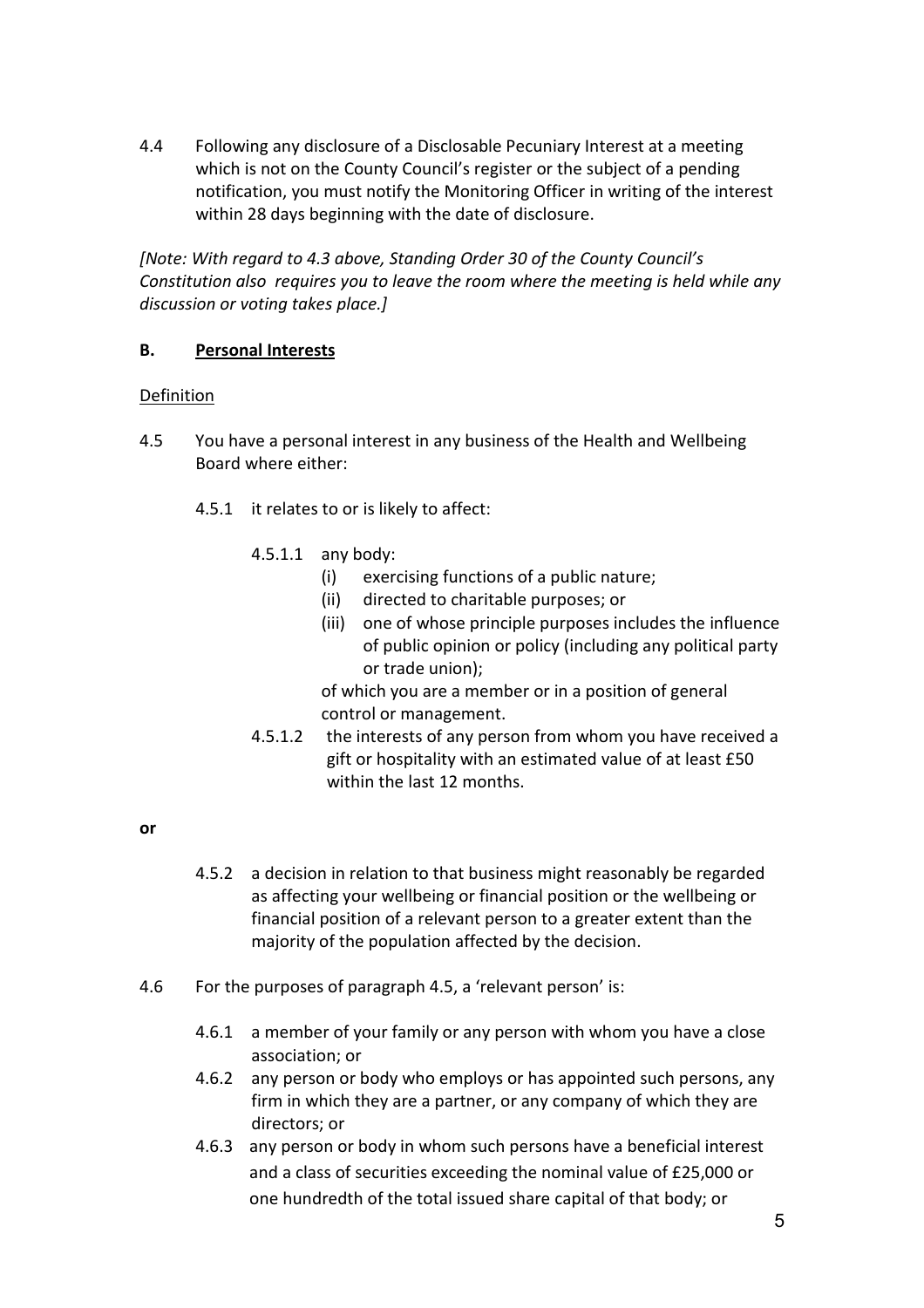# 4.6.4 any body of a type described in sub-paragraph 4.5.1.1.

#### Declaring at and participation in meetings

- 4.7 Subject to paragraph 4.9 below, where you have a Personal Interest in any business of the Health and Wellbeing Board and where you are aware or ought reasonably to be aware of the existence of the Personal Interest and you attend a meeting of the Board where such business is considered, you must disclose to that meeting the existence and nature of that interest at the commencement of the meeting and prior to any discussion of the relevant item, or as soon as the interest becomes apparent to you. This provision does not apply where the interest arises from your position at your appointing body.
- 4.8 Where you have a Personal Interest you may remain in the meeting, speak and vote on the matter unless to do so would compromise your impartiality obligations or any other obligations set out in this Code.
- 4.9 Where you have a Personal Interest, but, by virtue of paragraph 4.14, sensitive information relating to it is not registered in the County Council's Register of Members Interests, you must indicate to the meeting that you have a Personal Interest, but need not disclose the sensitive information to the meeting.

#### **C. Personal Interests which might lead to bias**

#### Definition

- 4.10 In addition to the requirements in relation to Disclosable Pecuniary Interests referred to in Section A of Part 4 of this Code, you have a Personal Interest which might lead to bias in any business of the Health and Wellbeing Board where:
	- 4.10.1 you have a 'Personal Interest' as defined in paragraph 4.5 and 4.6 above; **and**
	- 4.10.2 that 'Personal Interest' is one which a member of the public with knowledge of the relevant facts, would reasonably regard as so significant that it is likely to prejudice your judgement of the public interest.

#### Declaring at and participation in meetings

4.11 If you are present at any meeting of the Health and Wellbeing Board, and you have a Personal Interest which might lead to bias in any matter to be considered or being considered, and the interest is not a 'sensitive interest', subject to paragraph 4.13 below, at the meeting: